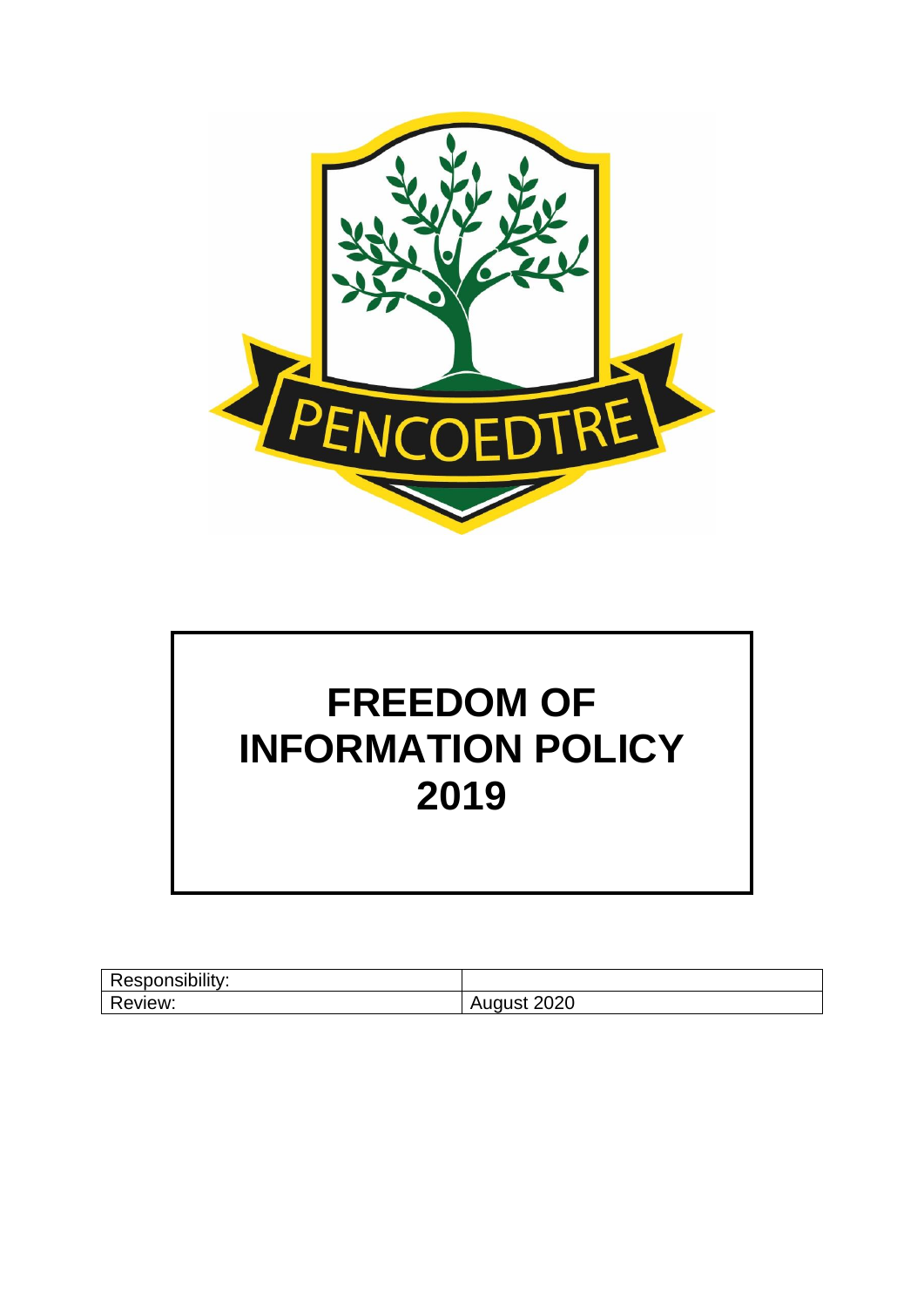# **1. Freedom of Information Policy**

The Freedom of Information Act (FOIA) requires all public authorities (including schools) to adopt and maintain a publication scheme from 1 January 2009. Pencoedtre High School is committed to complying with and implementing the provisions of the Freedom of Information Act (2000) and related legislation. This provides a general entitlement to any person to be able to access information held by the school, subject to exemptions and conditions laid down by law. It applies irrespective of the media on which the information is stored and whether the information is recorded on paper or held electronically.

This Policy outlines information regarding the Act with details of the procedures to follow should a request for information be received. The Policy is based on the Model publication scheme Version 1.2 20151023 provided by the ICO. It should be noted that access to personal information (that is information from which a living individual can be identified) is still governed under the Data Protection Act 1998. Requests for access to such information will be governed in line with the requirements of this legislation.

This publication scheme commits Pencoedtre High School to make information available to the public as part of its normal business activities. The information covered is included in the classes of information mentioned below, where this information is held by the School.

The policy conforms to the model scheme for schools and academies approved by the Information Commissioner. Responsibility for compliance with this and related policies will rest with the Governing Body who will delegate those responsibilities to the Head Teacher. Complaints regarding the use of this policy should be directed to the Governing Body.

### **Relationship with the Data Protection Act 1998**

Pencoedtre High School is under a legal duty to protect personal data under the Data Protection Act 1998 including current and former employees and pupils.

All school staff have a responsibility to ensure that any request for information they receive is dealt with under the Act and in compliance with this policy. They are also responsible for good information handling practice and for implementing records management policies and procedures as appropriate to their post.

### **2. Information included in the guide to information**

The guide includes a list of the information that the school holds, how it will make the information routinely available, how the information can be accessed, whether or not a charge will be made for it and if so, what the cost will be. A copy of the FOIA policy is kept in the school office and is on the school website.

#### **Categories of information published**

The publication scheme guides you to information which we currently publish (or have recently published) or which we will publish in the future - this is split into categories of information known as 'classes'.

The classes of information that we undertake to make available are organized into 7 broad topic areas: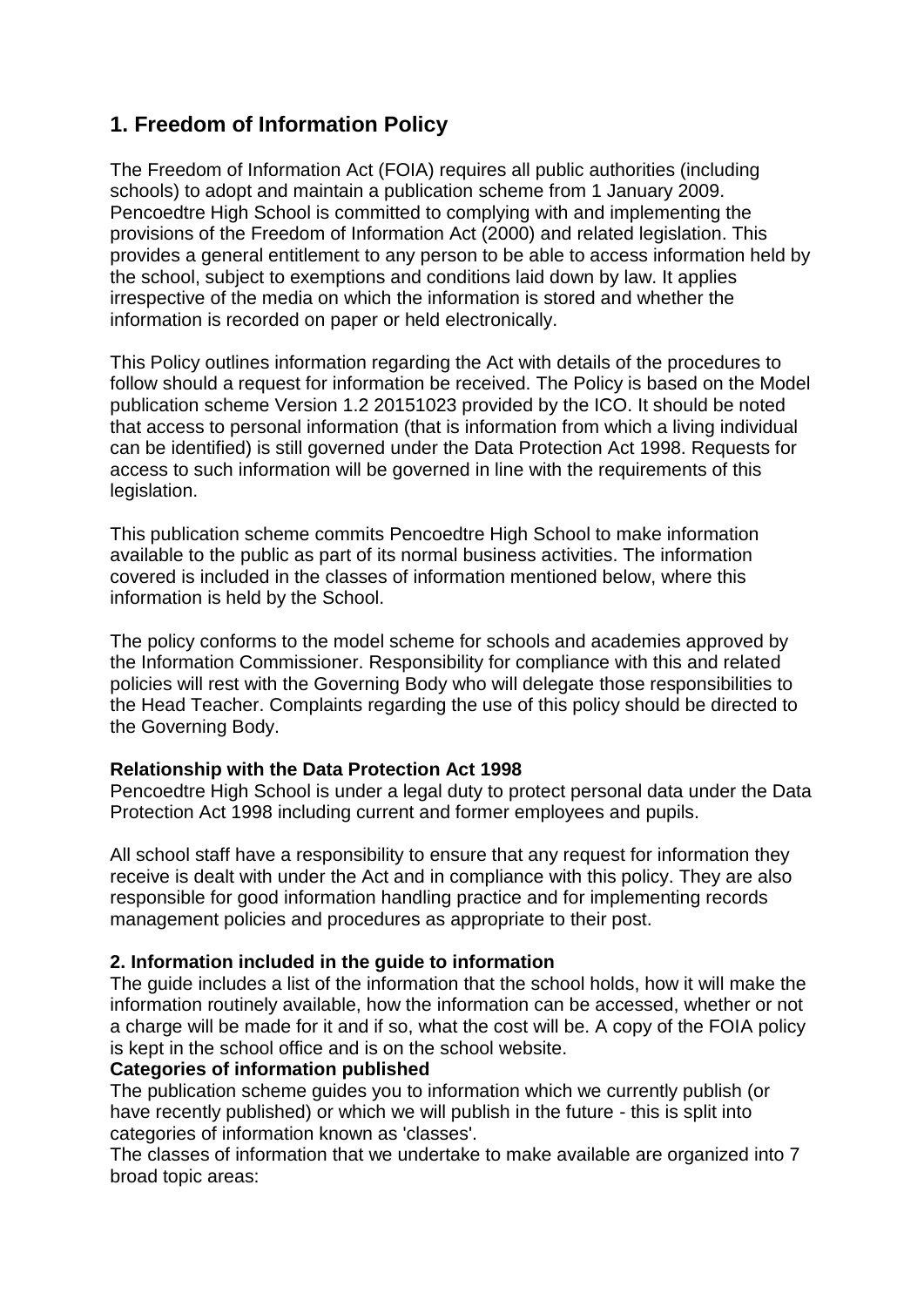- **Who we are and what we do** This includes organisational information, structures, locations and contacts etc.
- **What we spend and how we spend it -** This includes financial information relating to projected and actual income and expenditure, procurement, contracts and financial audit for the current and previous financial year
- **What our priorities are and how we are doing -** This includes the school's strategies and plans, performance indicators, audits, inspection and reviews etc.
- **How we make decisions -** This includes information on decision making processes and records of decisions for the current and previous three years
- **Our policies and procedures**  This includes the school's current written protocols, policies and procedures for delivering our services and responsibilities. The school has a policy file which includes an overview of all of these policies and procedures and their review timetable.
- **Lists and Registers**  This includes currently maintained lists and registers only
- **The services we offer -** This includes current information about the services we offer, including leaflets, guidance and newsletters produced for the public and businesses

### *The classes of information will not generally include:*

*Information the disclosure of which is prevented by law, or exempt under the Freedom of Information Act, or is otherwise properly considered to be protected from disclosure. This includes information protected by the Data Protection Act and information that is no longer readily available as it is contained in files that have been placed in archive storage, or is difficult to access for similar reasons*

### **3. Fees and charging**

Information through the school's publication scheme is readily available. It can be accessed through the school website at no charge or through the school office at a low charge per black and white, single sided A4 sheet. These charges are made for activities such as printing, photocopying and postage as well as information that the school is legally authorised to charge for. Anyone requesting information will be informed of any charge before the information is provided. The school may ask for payment before providing the information. Should the school receive a FOI request which requires significant staff time to prepare and compile the information a charge will be levied for time.

#### **4. FOI requests and the publication scheme Methods of Publication**

Where it is within the capability of our school, information will be provided on our website or through the Vale of Glamorgan Portal. Where it is impracticable to make information available on our website or when an individual does not wish to access the information digitally or electronically, we will ensure that the same information can be obtained through the school office.

In exceptional circumstances some information may be available only by viewing in person, for example personal information. Where this manner is specified, contact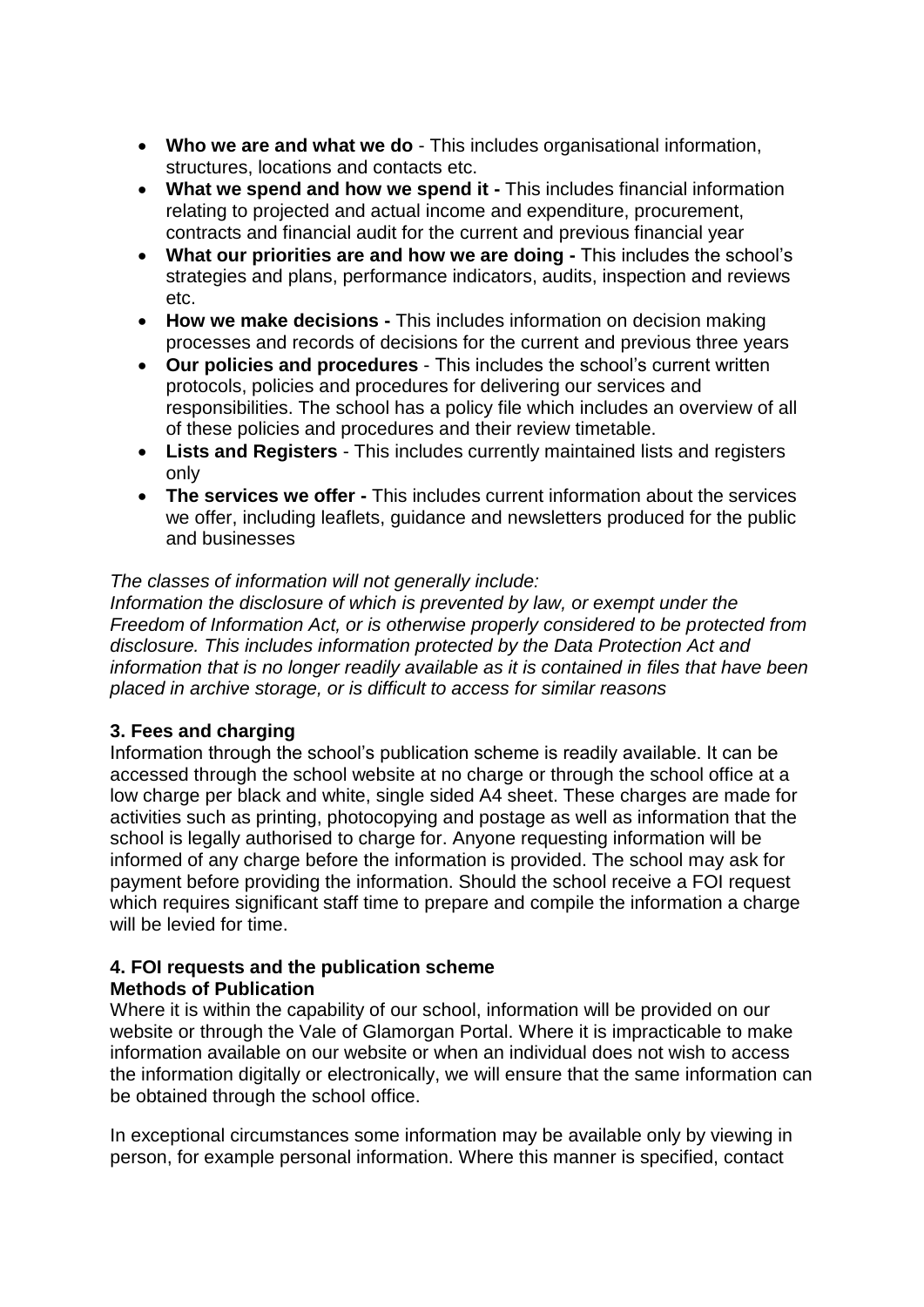details will be provided. An appointment to view the information will be arranged within a reasonable timescale.

This publication scheme conforms to the model scheme for schools approved by the Information Commissioner.

### **Dealing with Requests**

All requests will be considered in accordance with the provisions of the Freedom of Information Act.

Pencoedtre High School will offer advice and assistance to anybody wishing to make a request for information. We are committed to dealing with requests within statutory guidelines, which means that a response will be made no more than 20 working days from the date of request and more speedily if possible. This will be extended in specific circumstances on legal advice in connection with the public interest test. However, Pencoedtre High School is committed to providing a prompt service and every attempt will be made to provide the information earlier than the expiry of the 20 working day period. Repeated or vexatious requests for information will be refused. The School will claim exemptions as appropriate whilst maintaining a commitment to openness, scrutiny and the public interest. Pencoedtre High School will put in place an appropriate procedure for measuring the public interest when considering a qualified (also known as "non-absolute") exemption which requires such a test.

Any request in writing will be considered a Freedom of Information request including those received by email and fax. There is no need for requests to indicate that they are made under the Act and all requests will be dealt with under this policy. The School reserves the right to refuse requests where the cost of locating, retrieving and editing (where necessary) the information would exceed the statutory maximum (currently £500).Pencoedtre High School recognises that requests for environmental information may be made over the telephone and that different exemptions apply.

# **Exemptions**

- Information accessible by other means (e.g. website or prospectus)
- Personal Information this is covered by the Data Protection Act 1998 (unless the enquirer wishes to know what information is held about themselves)
- Environmental Information (e.g. regarding playing fields, car parking, phone masts etc.)
- Requests can also be denied if the information is simply not held by the school; if the cost of accessing the information is above £500, or the request is considered vexatious\* or repeated

(\*Vexatious request- one that is designed to cause inconvenience, harassment or expense rather than to obtain information, and would require a substantial diversion of resources or undermine the work of the school) **How to request information**

If you require a paper version of any information, or want to ask whether information is available please contact the school by telephone, email, fax or letter.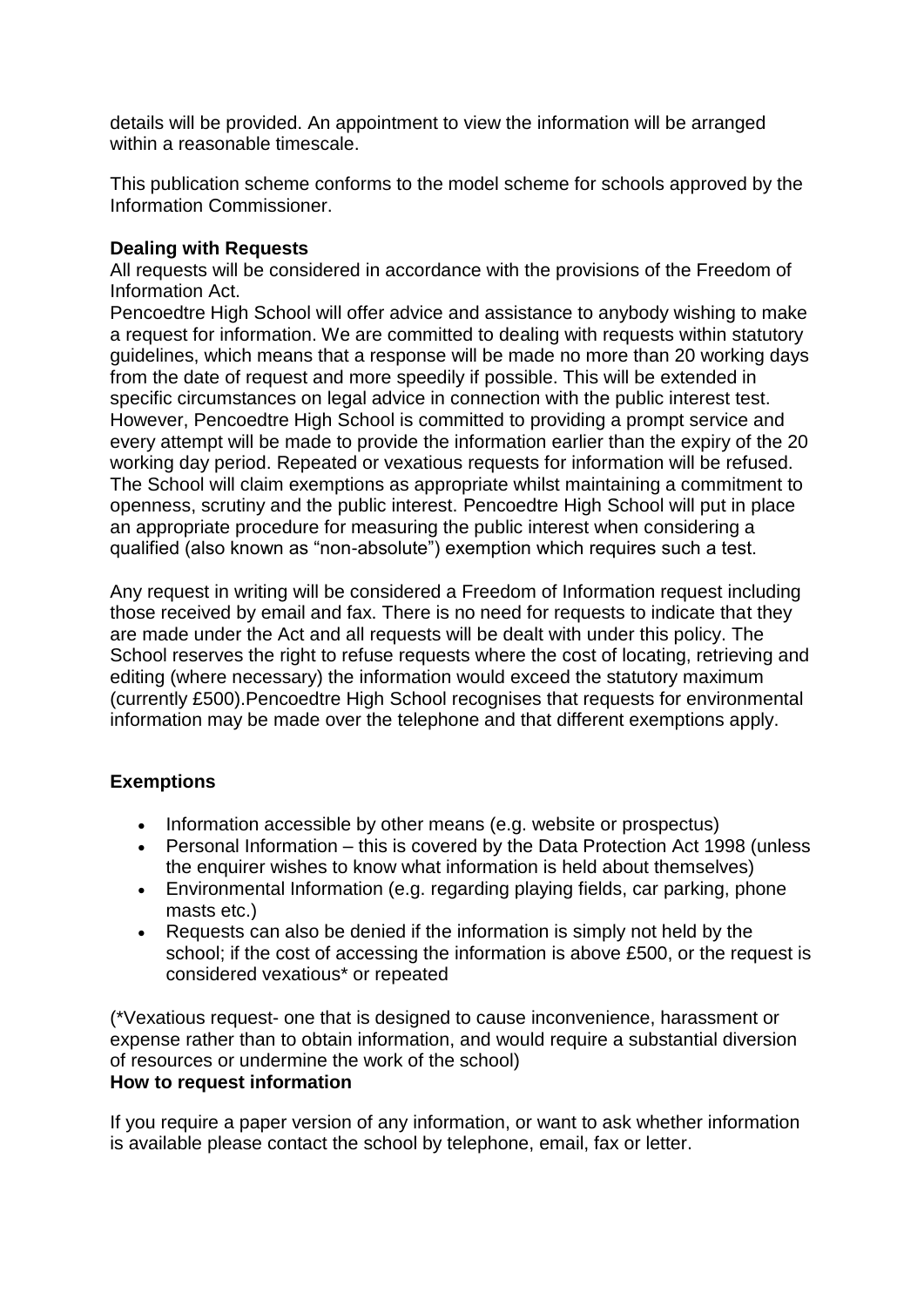Requests must be in writing, and include the enquirer's name and correspondence address. They must also include a description of exactly what information is needed. Enquirers do not need to say why they require the information. Enquiry request should be addressed to:

Mr Tyrone Davies Head of Pencoedtre High School Merthyr Dyfan Road, Barry, CF62 9YQ E-Mail: [PencoedtreHS@valeofglamorgan.gov.uk](mailto:PencoedtreHS@valeofglamorgan.gov.uk)

To help us process your request quickly, please clearly mark any correspondence **"PUBLICATIONS SCHEME REQUEST**" (in **bold CAPITALS**).

Alternately to view the range of online publications and information we hold digitally please visit our school website at INSERT

It is important to note that the school's publication scheme sets out the information that is routinely available. Information that is not listed in the guide to information may still be requested and will be made available unless it can be legitimately withheld. Requests for information should be made to the Head Teacher.

Guide to information available from Pencoedtre High School under the Freedom of Information publication scheme.

#### **5. More information**

Further information on freedom of information, can be found on the Information Commissioner's Office (ICO) website or by contacting the ICO on: **Phone:** 08456 30 60 60 or 01625 54 57 45 **Email:** by using the online enquiry form on the ICO website **WWW:** [www.ico.gov.uk](http://www.ico.gov.uk/)

#### 6. FOIA Disclosure Log maintained by School

| <b>Record of FOIA Requests</b> |                     |                                  |                                 |                       |
|--------------------------------|---------------------|----------------------------------|---------------------------------|-----------------------|
| <b>Date</b>                    | <b>FOIA Request</b> | <b>Member</b> of<br><b>Staff</b> | <b>Cost/payment</b><br>received | Date of<br>completion |
|                                |                     |                                  |                                 |                       |
|                                |                     |                                  |                                 |                       |
|                                |                     |                                  |                                 |                       |
|                                |                     |                                  |                                 |                       |
|                                |                     |                                  |                                 |                       |
|                                |                     |                                  |                                 |                       |
|                                |                     |                                  |                                 |                       |
|                                |                     |                                  |                                 |                       |

Guide to information available from **Pencoedtre High School** under the Freedom of Information publication scheme. CLASS 1

**Who we are and what we do** - This includes organisational information, structures, locations and contacts etc.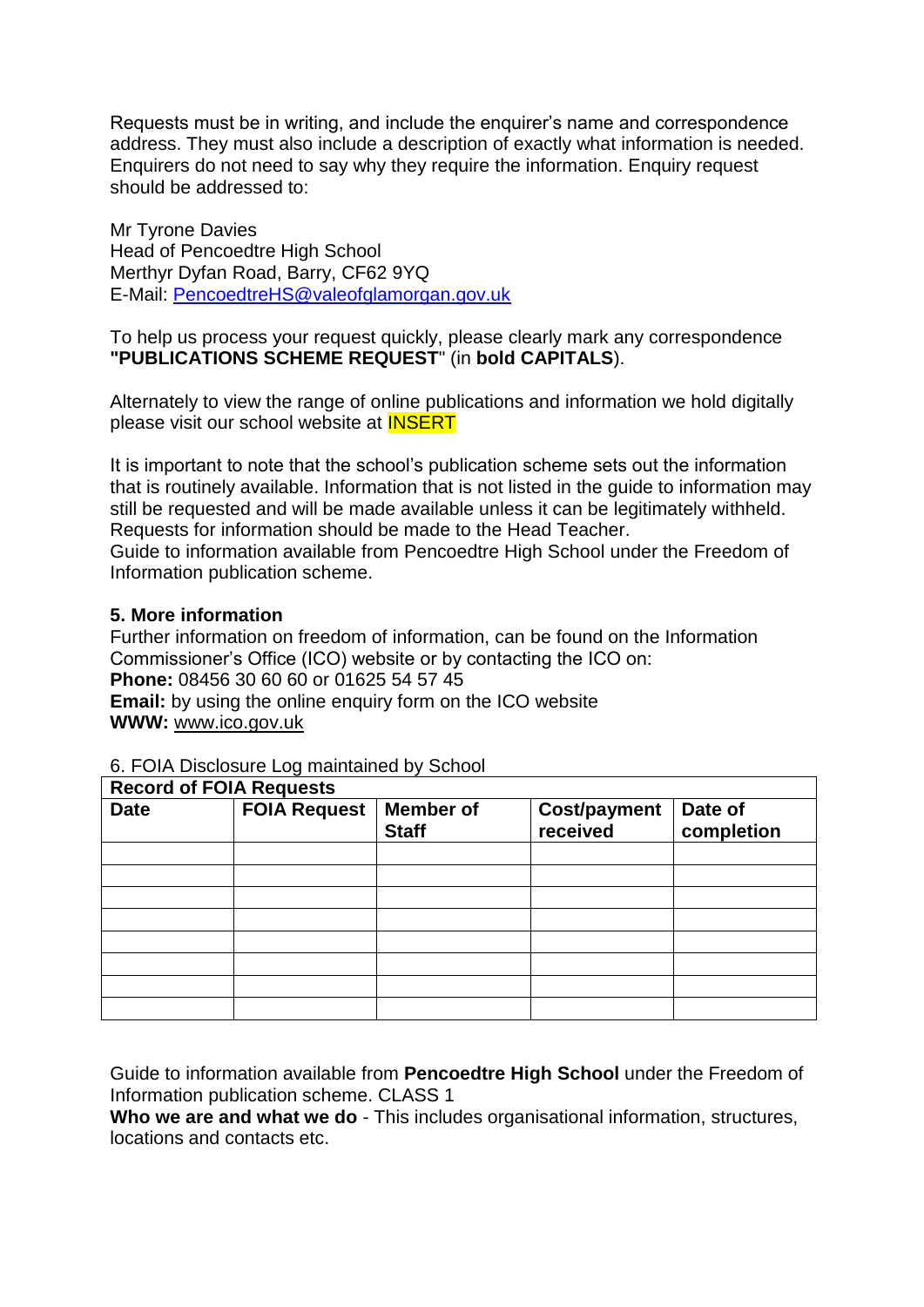| Information to be published                                                                                                                                                                                                                                                                                                                                                                                                                                                                                                                                                                                                                                                                                                                                                                                                                                                                                                                                                                                                                                                                                                                                                                                                                                                                                                                                                                                                  | How the<br>information can be                | <b>Cost</b> |
|------------------------------------------------------------------------------------------------------------------------------------------------------------------------------------------------------------------------------------------------------------------------------------------------------------------------------------------------------------------------------------------------------------------------------------------------------------------------------------------------------------------------------------------------------------------------------------------------------------------------------------------------------------------------------------------------------------------------------------------------------------------------------------------------------------------------------------------------------------------------------------------------------------------------------------------------------------------------------------------------------------------------------------------------------------------------------------------------------------------------------------------------------------------------------------------------------------------------------------------------------------------------------------------------------------------------------------------------------------------------------------------------------------------------------|----------------------------------------------|-------------|
|                                                                                                                                                                                                                                                                                                                                                                                                                                                                                                                                                                                                                                                                                                                                                                                                                                                                                                                                                                                                                                                                                                                                                                                                                                                                                                                                                                                                                              | obtained                                     |             |
| Who's who in the school Staff lists, both                                                                                                                                                                                                                                                                                                                                                                                                                                                                                                                                                                                                                                                                                                                                                                                                                                                                                                                                                                                                                                                                                                                                                                                                                                                                                                                                                                                    | <b>Hard copy</b>                             | 10p/sheet   |
| teaching and non-teaching staff and Staffing<br>Structure.                                                                                                                                                                                                                                                                                                                                                                                                                                                                                                                                                                                                                                                                                                                                                                                                                                                                                                                                                                                                                                                                                                                                                                                                                                                                                                                                                                   | Contact school<br>office                     |             |
| Who's who on the governing body and the basis                                                                                                                                                                                                                                                                                                                                                                                                                                                                                                                                                                                                                                                                                                                                                                                                                                                                                                                                                                                                                                                                                                                                                                                                                                                                                                                                                                                | <b>Hard copy</b>                             | 10p/sheet   |
| of their appointment                                                                                                                                                                                                                                                                                                                                                                                                                                                                                                                                                                                                                                                                                                                                                                                                                                                                                                                                                                                                                                                                                                                                                                                                                                                                                                                                                                                                         | Contact school                               |             |
|                                                                                                                                                                                                                                                                                                                                                                                                                                                                                                                                                                                                                                                                                                                                                                                                                                                                                                                                                                                                                                                                                                                                                                                                                                                                                                                                                                                                                              | office                                       |             |
| <b>Instrument of Governance</b>                                                                                                                                                                                                                                                                                                                                                                                                                                                                                                                                                                                                                                                                                                                                                                                                                                                                                                                                                                                                                                                                                                                                                                                                                                                                                                                                                                                              | <b>Hard copy</b><br>Contact school           | 10p/sheet   |
|                                                                                                                                                                                                                                                                                                                                                                                                                                                                                                                                                                                                                                                                                                                                                                                                                                                                                                                                                                                                                                                                                                                                                                                                                                                                                                                                                                                                                              | office                                       |             |
| Contact details for Head teacher and for the<br>governing body (named contacts where possible<br>with telephone number and email address, if<br>used)                                                                                                                                                                                                                                                                                                                                                                                                                                                                                                                                                                                                                                                                                                                                                                                                                                                                                                                                                                                                                                                                                                                                                                                                                                                                        | <b>Hard copy</b><br>Contact school<br>office | 10p/sheet   |
| School prospectus including<br>The name, address and telephone number of<br>the school, and the type of school.<br>• The names of the headteacher and chair of<br>governors.<br>• Information about admissions.<br>• A statement of the school's ethos and values.<br>• Details of any affiliations with a particular<br>religion or religious denomination, the religious<br>education provided, parents' right to withdraw<br>their child from religious education and collective<br>worship and the alternative provision for those<br>pupils.<br>• Information about the school's policy on<br>providing for pupils with special educational<br>needs.<br>• Number of pupils on roll at time of publication<br>and attendance rates of pupils' including<br>authorised and unauthorised absences.<br>• National Curriculum assessment results for<br>appropriate Key Stages, with national summary<br>figures.<br>• Use of the Welsh Language.<br>• KS4 and Post 16 results in the school, locally<br>and nationally. This includes the number of<br>pupils studying for and percentage achieving<br>other vocational qualifications.<br>• School session times and term dates<br>• The destinations of school leavers.<br>• A description of the arrangements for the<br>admission of pupils with disabilities.<br>• The accessibility plan - increasing access by<br>those with disabilities to the school (from April | <b>Hard copy</b><br>Contact school<br>office | Free        |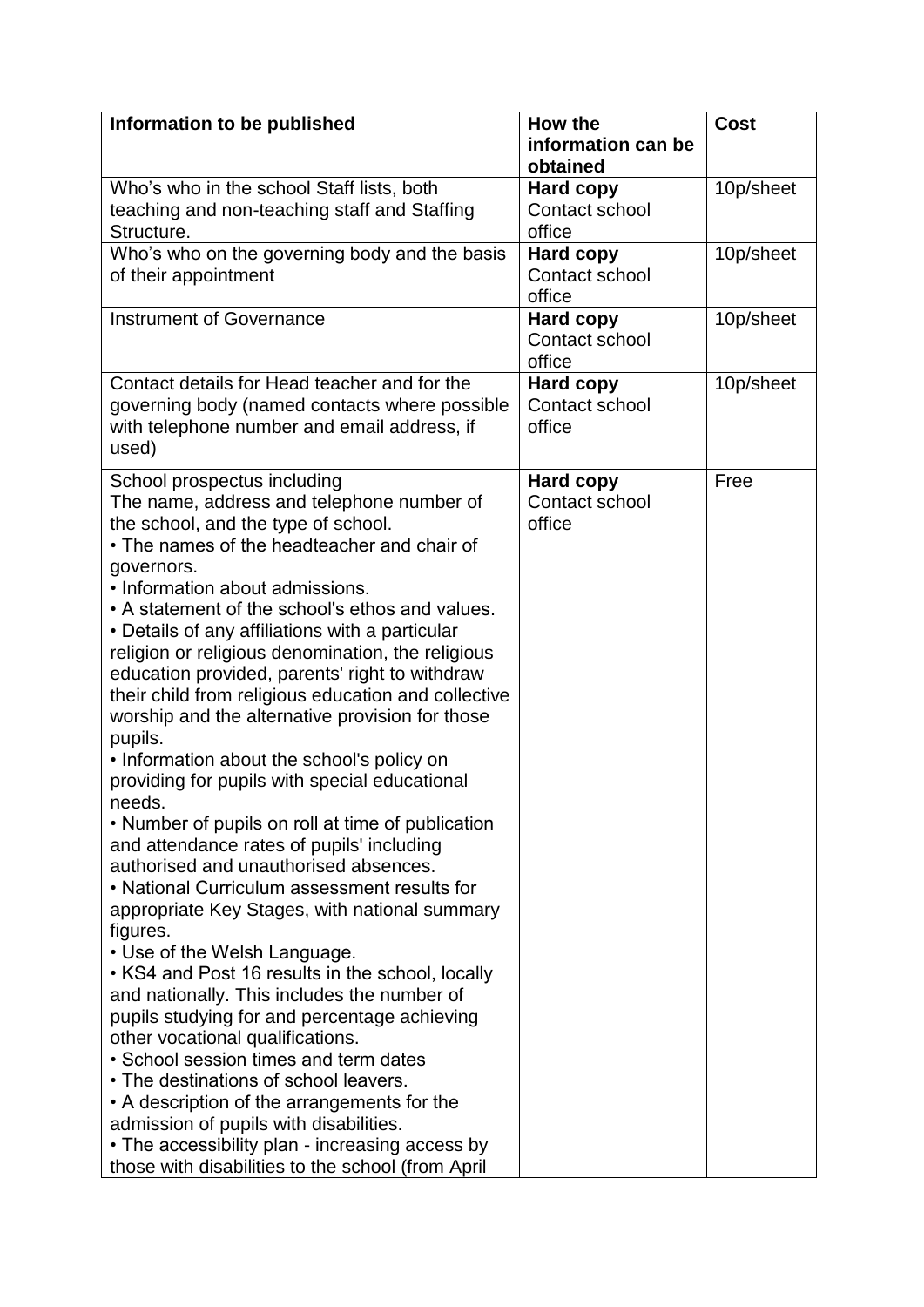| $2004$ ).                                         |  |
|---------------------------------------------------|--|
| • The school's targets for Key Stage 3            |  |
| assessments.                                      |  |
| • The school's targets for public examinations at |  |
| Key Stage 4.                                      |  |

### **Guide to information available from Pencoedtre High School under the Freedom of Information publication scheme. CLASS 2.**

**What we spend and how we spend it -** This includes financial information relating to projected and actual income and expenditure, procurement, contracts and financial audit for the current and previous financial year

| Information to be published                 | How the<br>information can be<br>obtained    | <b>Cost</b> |
|---------------------------------------------|----------------------------------------------|-------------|
| Annual budget plan and financial statements | Hard copy<br>Contact school<br>office        | 10p/sheet   |
| Capitalised funding                         | Hard copy<br>Contact school<br>office        | 10p/sheet   |
| Procurement and projects                    | Hard copy<br>Contact school<br>office        | 10p/sheet   |
| Pay policy                                  | Hard copy<br>Contact school<br>office        | 10p/sheet   |
| Staffing and grading structure              | <b>Hard copy</b><br>Contact school<br>office | 10p/sheet   |
| Staffing structure                          | Hard copy<br>Contact school<br>office        | 10p/sheet   |

#### **Guide to information available from Pencoedtre High School under the Freedom of Information publication scheme. CLASS 3 What our priorities are and how we are doing -** This includes the school's strategies and plans, performance indicators, audits, inspection and reviews etc.

| Information to be published                                                                                                        | How the<br>information can be<br>obtained    | <b>Cost</b> |
|------------------------------------------------------------------------------------------------------------------------------------|----------------------------------------------|-------------|
| School profile:<br>□ Government supplied performance data<br>$\Box$ The latest Ofsted report<br>$\Box$ Post Inspection action plan | <b>Hard copy</b><br>Contact school<br>office | 10p/sheet   |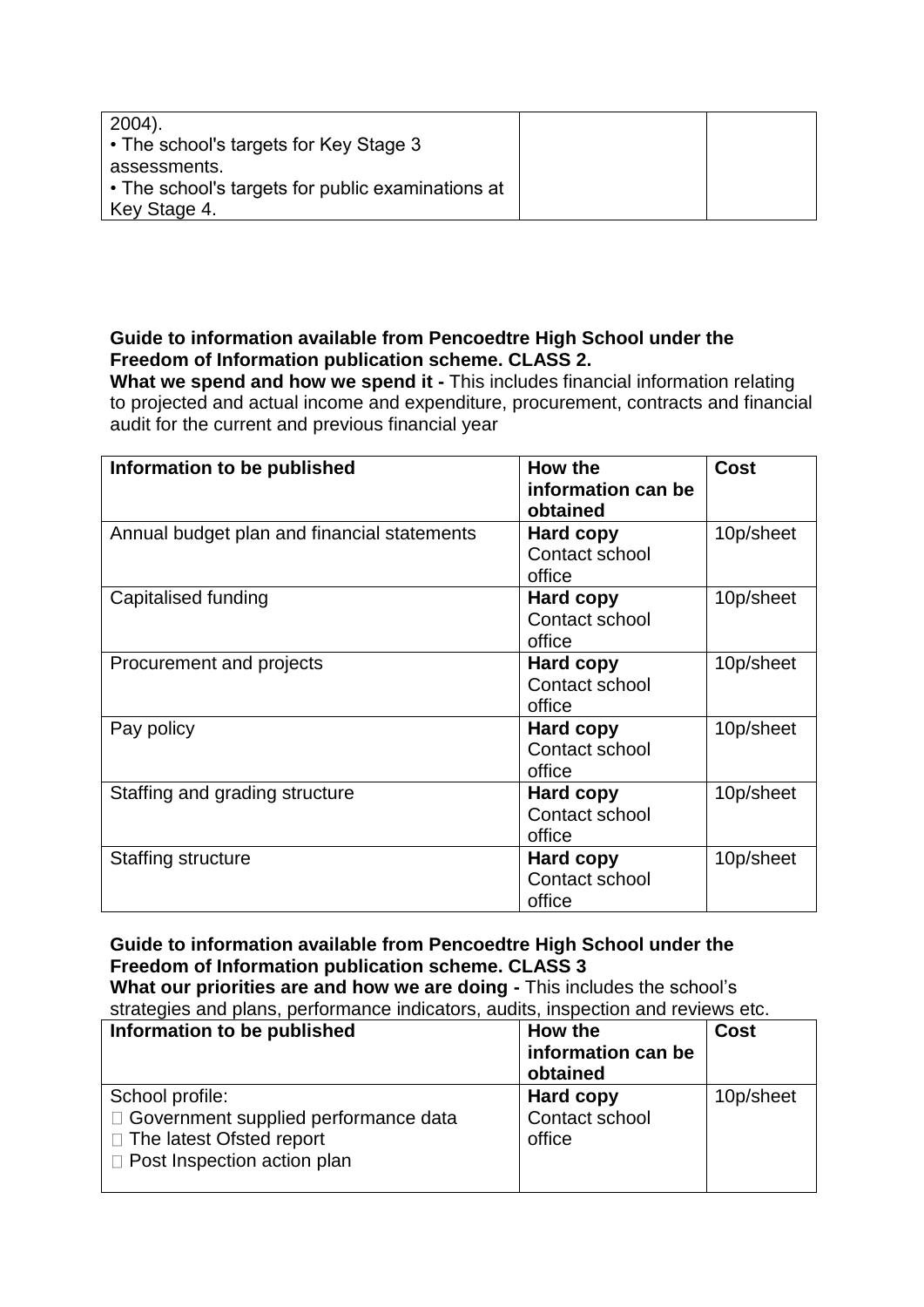| - Summary<br>- Full report                                                     |                                              |           |
|--------------------------------------------------------------------------------|----------------------------------------------|-----------|
| Performance management policy and<br>procedures adopted by the governing body. | <b>Hard copy</b><br>Contact school<br>office | 10p/sheet |
| Schools future plans (School Improvement Plan)                                 | <b>Hard copy</b><br>Contact school<br>office | 10p/sheet |

### **Guide to information available from Pencoedtre High School under the Freedom of Information publication scheme. CLASS 4**

**How we make decisions -** This includes information on decision making processes and records of decisions for the current and previous three years

| Information to be published                         | How the<br>information can be<br>obtained | <b>Cost</b> |
|-----------------------------------------------------|-------------------------------------------|-------------|
| Admissions policy/decisions (not individual         | <b>Hard copy</b>                          | 10p/sheet   |
| admissions decisions)                               | Contact school                            |             |
|                                                     | office                                    |             |
| Agendas of meetings of the governing body and       | <b>Hard copy</b>                          | 10p/sheet   |
| (if held) its sub-committees including the          | Contact school                            |             |
| <b>Governors' Annual Report</b>                     | office                                    |             |
| Minutes of meetings (as above) – please note        | <b>Hard copy</b>                          | 10p/sheet   |
| that this will exclude information that is properly | Contact school                            |             |
| regarded as private to the meetings                 | office                                    |             |

# **Guide to information available from Pencoedtre high School under the Freedom of Information publication scheme. CLASS 5.**

**Our policies and procedures** - This includes the school's current written protocols, policies and procedures for delivering our services and responsibilities. The school has a policy file which includes an overview of all of these policies and procedures and their review timetable.

| Information to be published                     | How the<br>information can be<br>obtained | <b>Cost</b> |
|-------------------------------------------------|-------------------------------------------|-------------|
| <b>School policies including:</b>               | <b>Hard copy</b>                          | 10p/sheet   |
| □ Acceptable Use of the Internet and ICT Policy | Contact school                            |             |
| □ Assessment, Recording and Reporting Policy    | office                                    |             |
| □ Charging and Remissions Policy                |                                           |             |
| <b>Child Protection Policy</b>                  |                                           |             |
| <b>□ Careers Guidance</b>                       |                                           |             |
| □ Collective Worship/Assembly Policy            |                                           |             |
| □ Complaints Procedure                          |                                           |             |
| <b>Curriculum Policy</b>                        |                                           |             |
| □ Equal Opportunities and Racial Equality       |                                           |             |
| <b>Policy</b>                                   |                                           |             |
| <b>Exams Policy</b>                             |                                           |             |
| <b>Finance Procedures/FMSIS</b>                 |                                           |             |
| <b>□ First Aid Procedures</b>                   |                                           |             |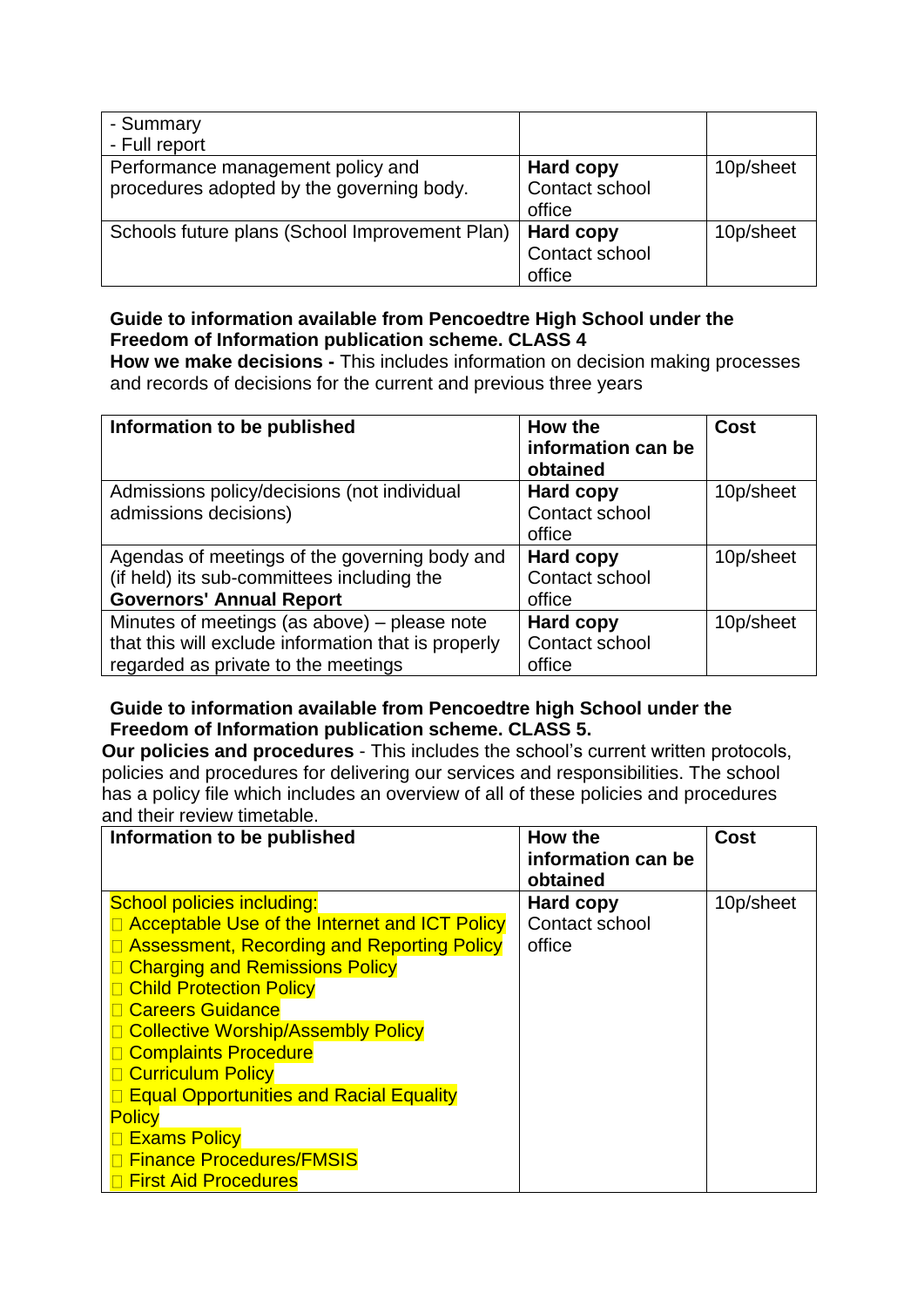| <b>Food Policy</b>                                    |                  |           |
|-------------------------------------------------------|------------------|-----------|
| □ Healthy Schools Award Scheme Information            |                  |           |
| □ Health and Safety Policy and Emergency Plan         |                  |           |
| □ Home-school agreement and Home School               |                  |           |
| <b>Policy</b>                                         |                  |           |
| <b>E</b> Homework policy                              |                  |           |
| □ Lettings Agreement                                  |                  |           |
| □ Personal Social and Health Education                |                  |           |
| <b>D</b> Pupil Behaviour and Anti-Bullying Policy     |                  |           |
| □ Religious Education Policy                          |                  |           |
| □ School Access Plan and Disability Equality          |                  |           |
| <b>Scheme Policy</b>                                  |                  |           |
| □ School session times - dates of school terms        |                  |           |
| and holidays.                                         |                  |           |
| □ School arrangements/ transportation for             |                  |           |
| students                                              |                  |           |
| <b>B</b> School PTA                                   |                  |           |
| <b>Sex Education Policy</b>                           |                  |           |
| <b>□ Smoking Policy</b>                               |                  |           |
| □ Special Educational Needs                           |                  |           |
| □ Staff Absence and Cover Policy                      |                  |           |
| □ Staff Appraisal Procedure                           |                  |           |
| <b>□ Staff Conduct Policy</b>                         |                  |           |
| □ Staff Development and Performance                   |                  |           |
| <b>Management Policy</b>                              |                  |           |
| □ Staff Discipline Procedure                          |                  |           |
| □ Staff Grievance Procedure                           |                  |           |
| □ Staff Recruitment Policy                            |                  |           |
| □ Staff Probationary Guidelines                       |                  |           |
| □ Teaching and Learning Policy                        |                  |           |
| Records management and personal data                  | <b>Hard copy</b> | 10p/sheet |
| policies, including:                                  | Contact school   |           |
| $\Box$ Data protection (including information sharing | office           |           |
| policies)                                             |                  |           |
| □ Privacy Notice                                      |                  |           |
| $\Box$ Freedom of Information – publication scheme    |                  |           |
|                                                       |                  |           |

### **Guide to information available from Pencoedtre High School under the Freedom of Information publication scheme. CLASS 6**

**Lists and Registers** - This includes currently maintained lists and registers only

| Information to be published                    | How the<br>information can be<br>obtained                     | <b>Cost</b> |
|------------------------------------------------|---------------------------------------------------------------|-------------|
| Curriculum circulars and statutory instruments | This information<br>may only be<br>available by<br>inspection | N/A         |
| <b>FOI Disclosure logs</b>                     | This information                                              | N/A         |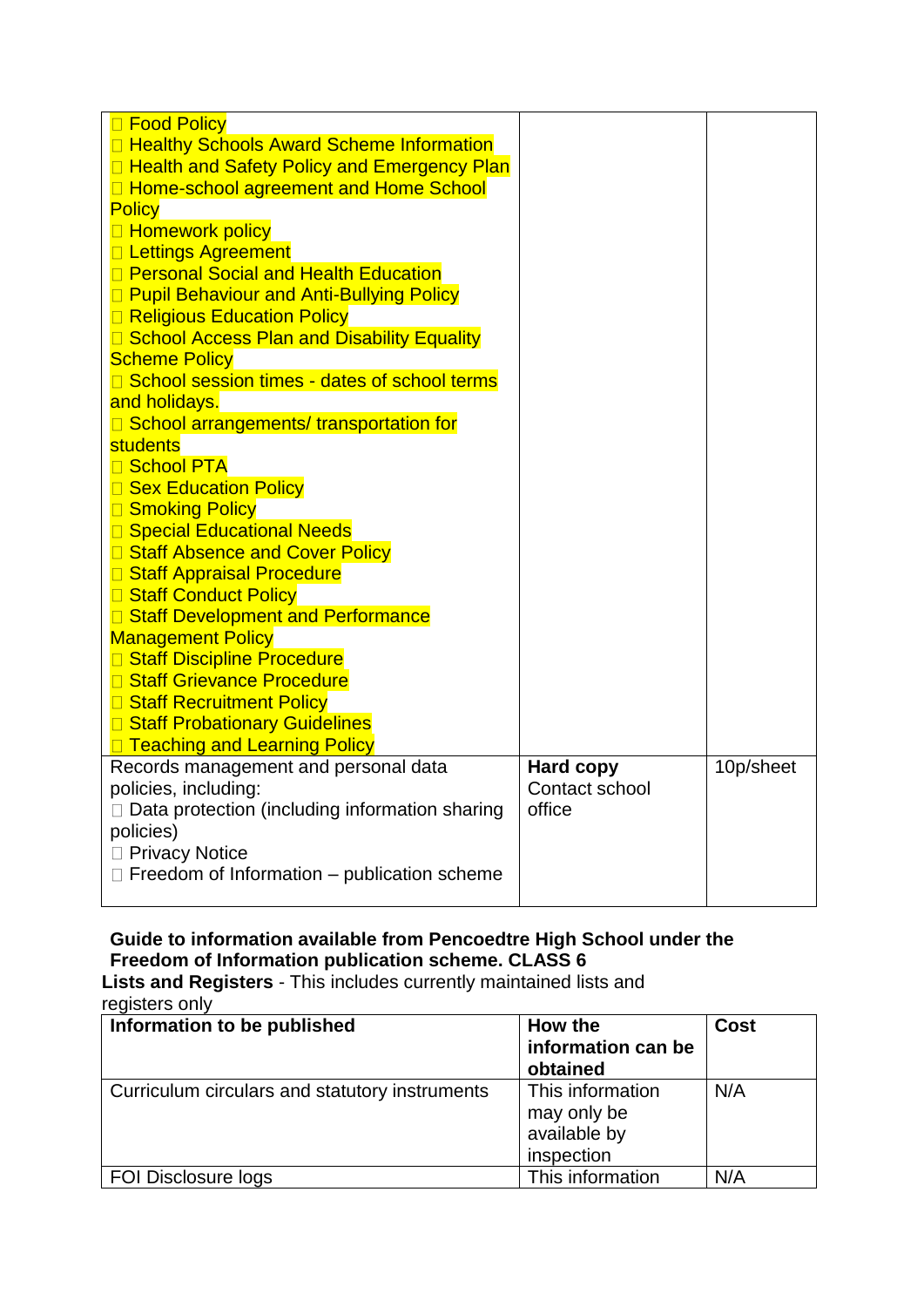|                                                                                                                                                                         | may only be<br>available by<br>inspection by<br>approved agencies                     |     |
|-------------------------------------------------------------------------------------------------------------------------------------------------------------------------|---------------------------------------------------------------------------------------|-----|
| Asset register                                                                                                                                                          | This information<br>may only be<br>available by<br>inspection by<br>approved agencies | N/A |
| Any information the school is currently legally<br>required to hold in publicly available registers<br><b>(THIS DOES NOT INCLUDE THE</b><br><b>ATTENDANCE REGISTER)</b> | This information<br>may only be<br>available by<br>inspection by<br>approved agencies | N/A |

### **Guide to information available from Pencoedtre High School under the Freedom of Information publication scheme. CLASS 7**

**The services we offer -** This includes current information about the services we offer, including leaflets, guidance and newsletters produced for the public and businesses

| Information to be published                    | How the<br>information can be | <b>Cost</b> |
|------------------------------------------------|-------------------------------|-------------|
|                                                | obtained                      |             |
| Extra-curricular activities                    | Hard copy                     | 10p/sheet   |
|                                                | Contact school                |             |
|                                                | office                        |             |
| Out of school clubs                            | Hard copy                     | 10p/sheet   |
|                                                | Contact school                |             |
|                                                | office                        |             |
| School publications                            | Hard copy                     | 10p/sheet   |
|                                                | Contact school                |             |
|                                                | office                        |             |
| Services for which the school is entitled to   | Hard copy                     | 10p/sheet   |
| recover a fee, together with those fees        | Contact school                |             |
|                                                | office                        |             |
| Transition Guide - Pre- admission guidebook to | Hard copy                     | 10p/sheet   |
| the school                                     | Contact school                |             |
|                                                | office                        |             |
| Option Books - End of Ks3 subjects to study    | Website                       | Free        |
| information & Post 16 and handbooks            | <b>INSERT</b> website         |             |
| Newsletter - Termly newsletters/circulars on   | <b>Website</b>                | Free        |
| school events                                  | <b>INSERT</b> website         |             |

### **Additional information requests made to Pencoedtre High School under the Freedom of Information publication scheme can be made to the school office via email / phone or in writing.**

### **Schedule of charges**

This describes the basis on which the above charges have been made and how they are calculated.

| <b>BASIS OF CHARGE</b><br><b>DESCRIPTION</b><br><b>TYPE OF CHARGE</b> |
|-----------------------------------------------------------------------|
|-----------------------------------------------------------------------|